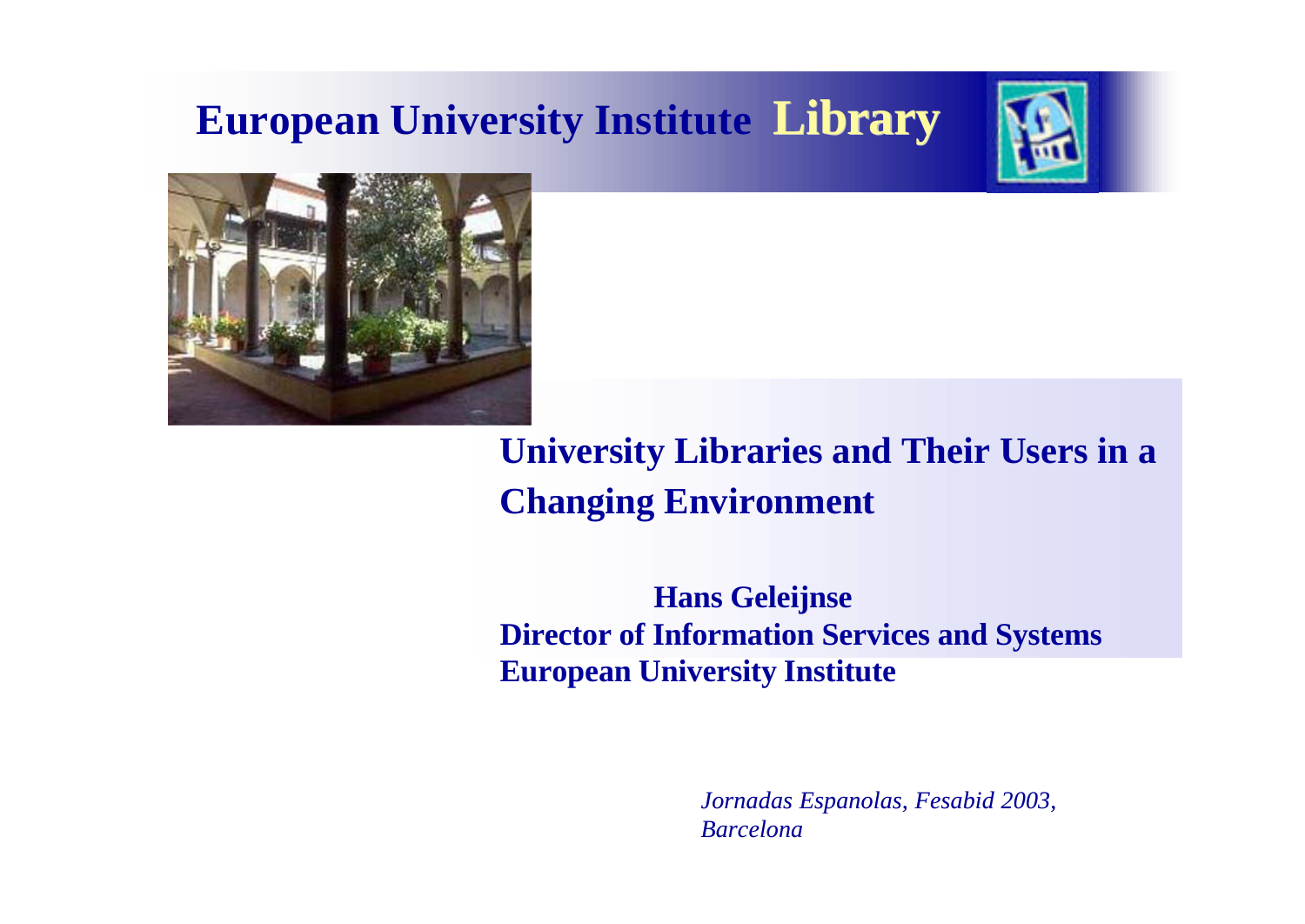**European University Institute Library**



### **Content**

- The Digital Library and User Needs: evaluation and experiences
- Some Trends
- New roles of the university library
- Conclusion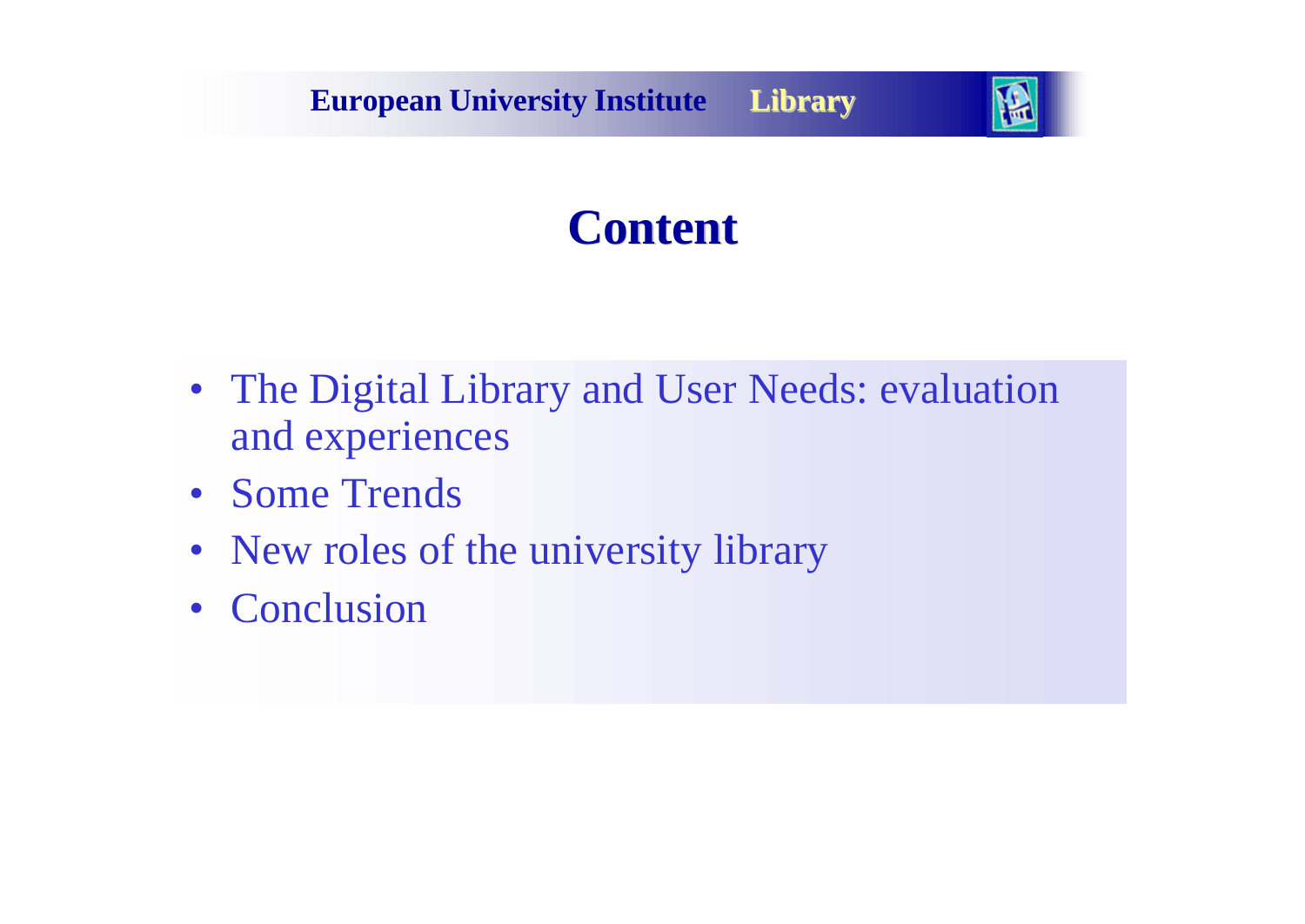

## **Gradual move to the Digital Library**

- In 70s and 80s focused on back office activities (more efficiency and staff savings)
- Online Catalogue first user oriented IT service in libraries
- In 1989 launch of first Digital Library project in Europe (Tilburg University)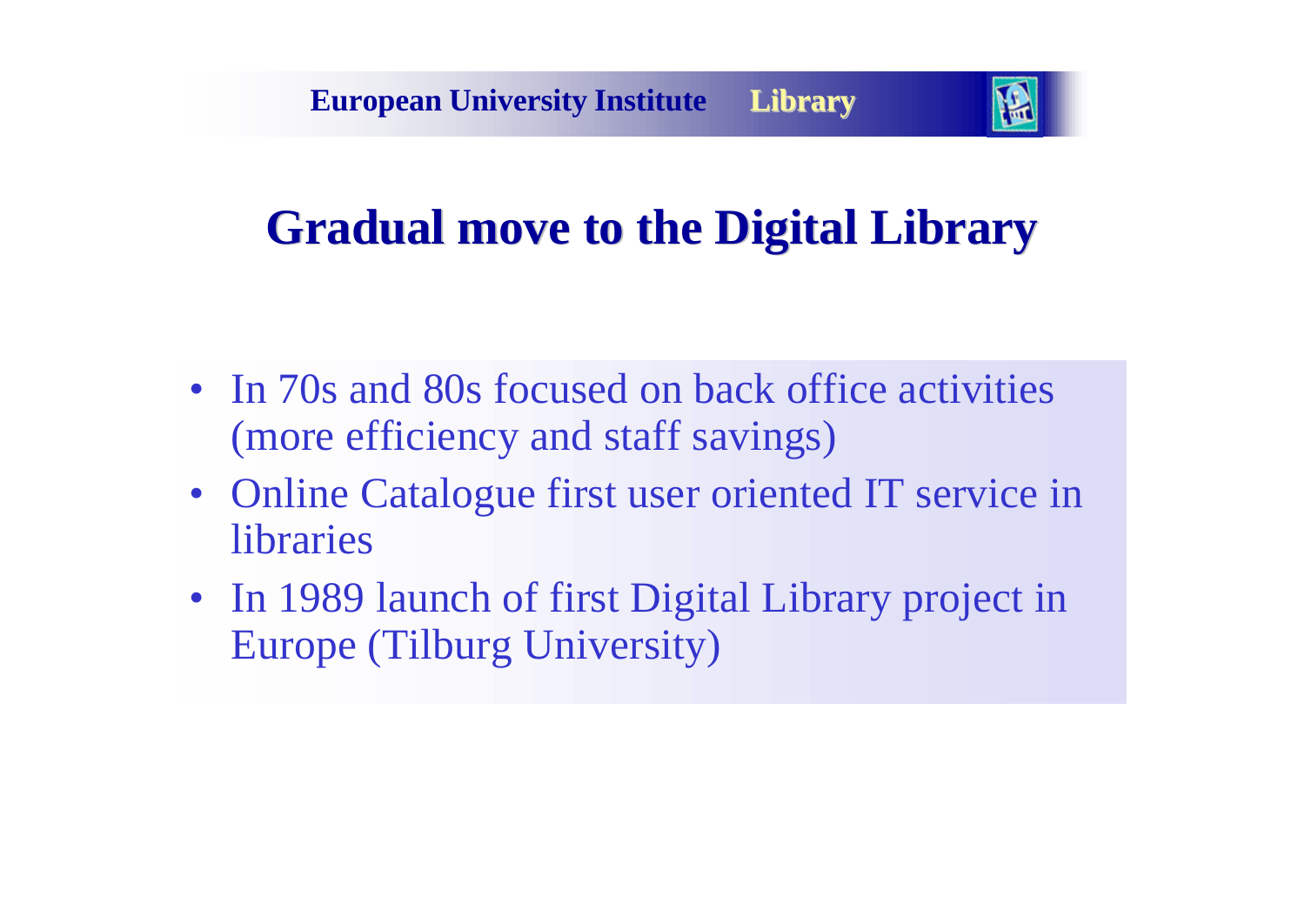

## **The Digital Library concept: User driven?**

- New technology and vision of library leaders were driving force, not user demands: We expected that this would be needed and that users would love it
- Support from some university boards, governments, European Commission
- Choices were user oriented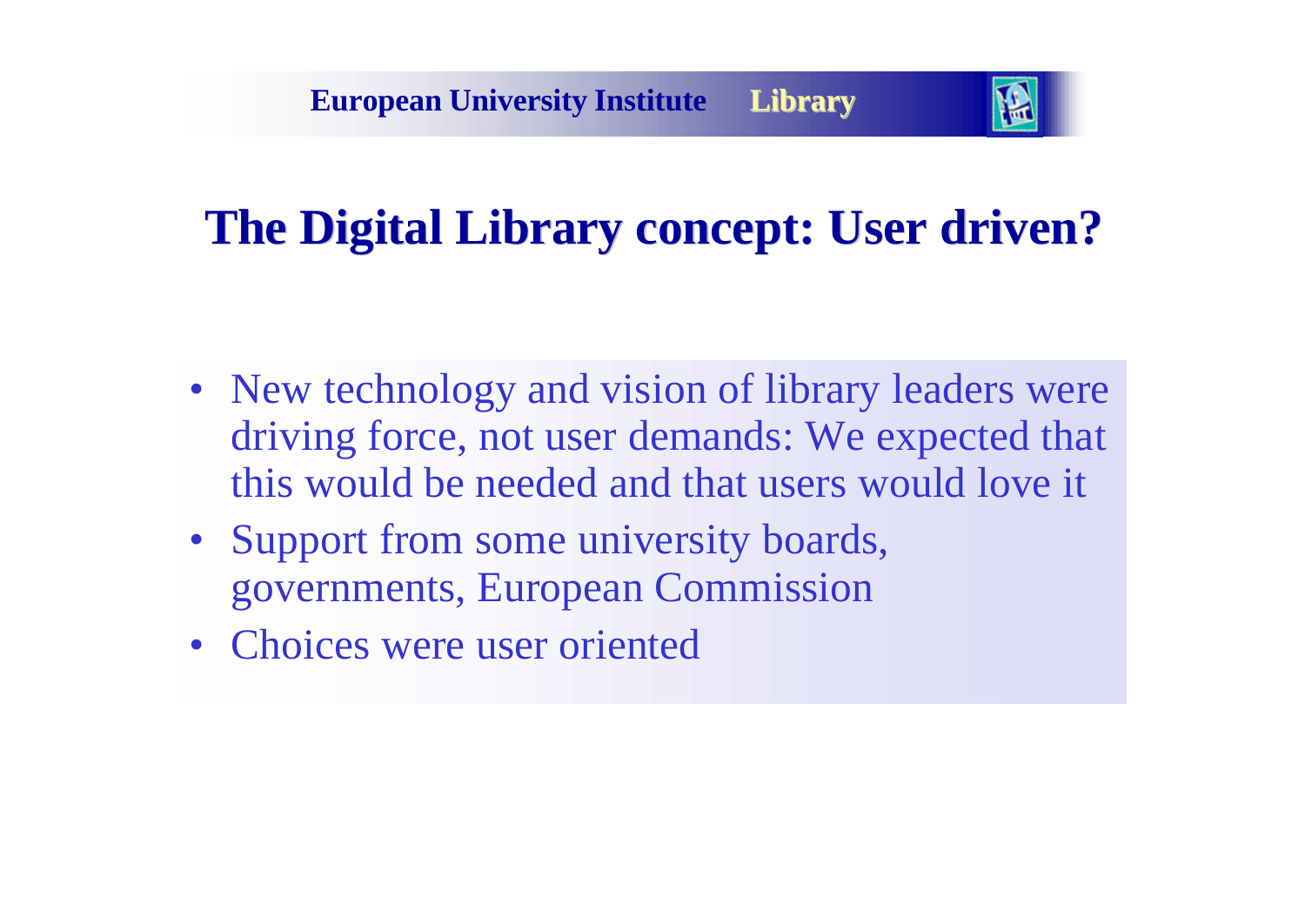

# **Characteristics of the Digital Library approach**

- Library in the Centre of the concept
- Libraries started to make "their" information available online
- Gradual move towards virtual library
- Access to electronic information is no longer connected with THE library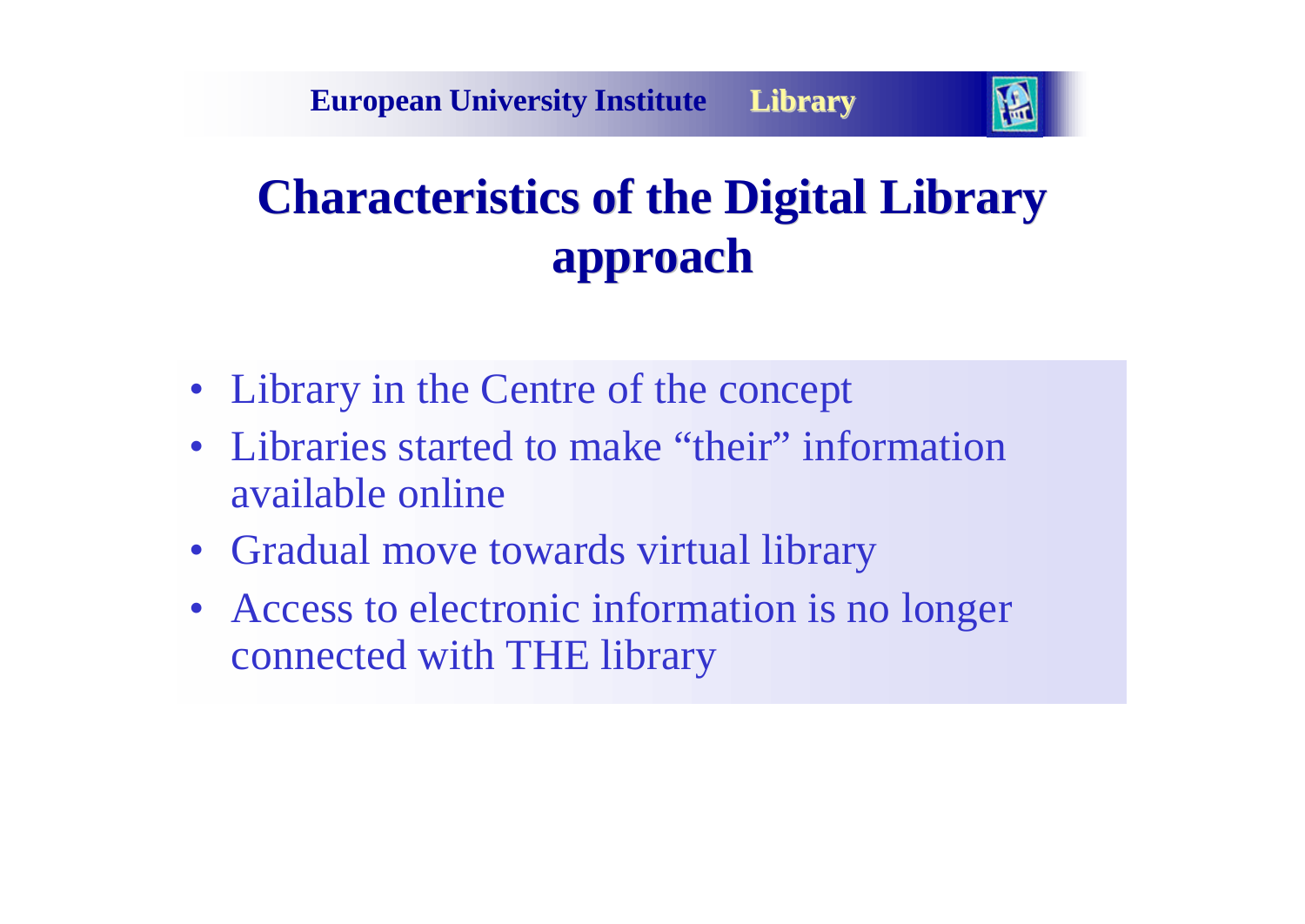

## **User experiences**

- Use of (electronic) information has increased tremendously
- Libraries did not become Museums but lively Study Centres; there is still a very important role for "the library as a place"
- Users always want more: studyplaces, Internet Cafes, online resources, faster network etc.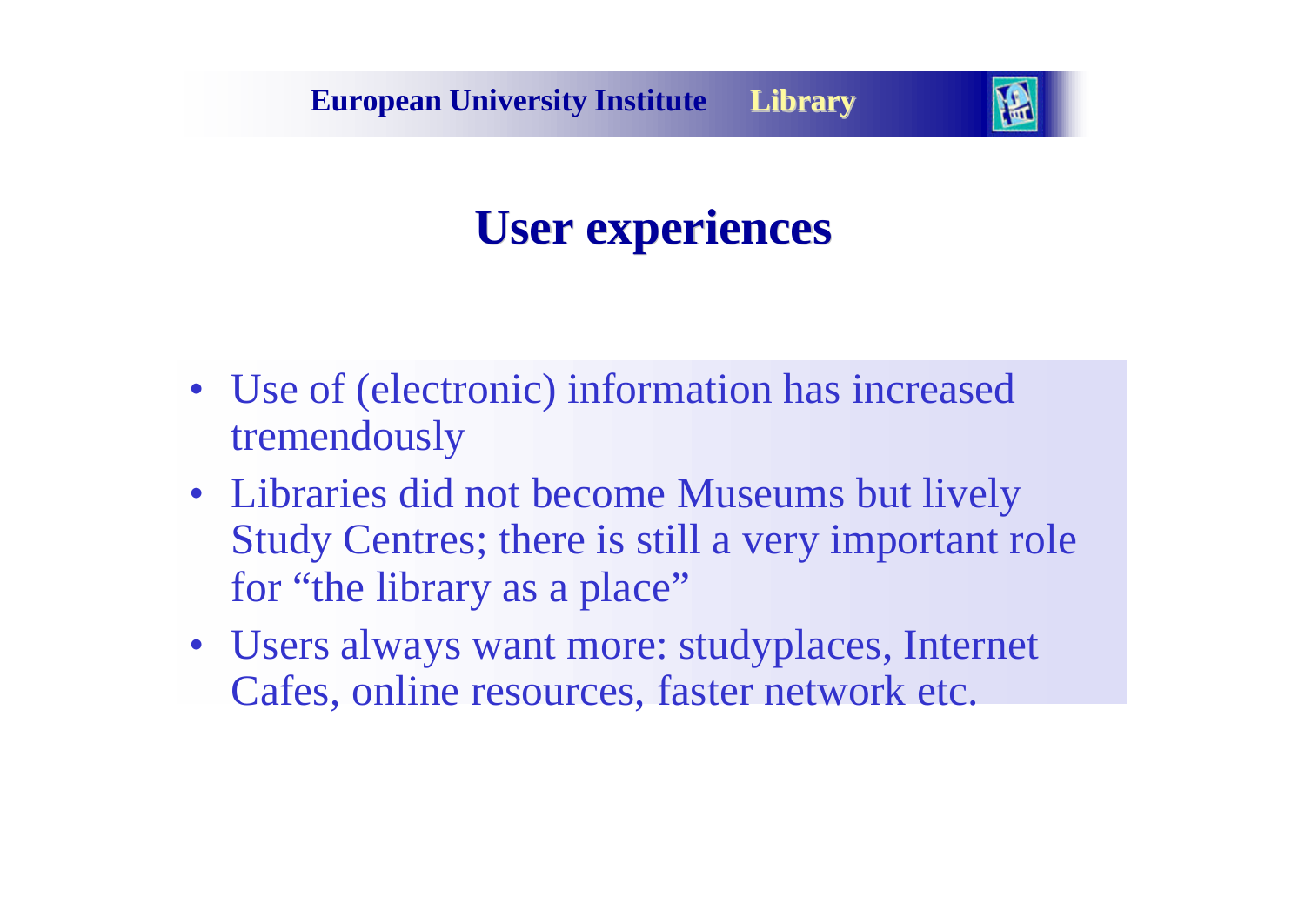

## **Major changes in the past 10 years**

- Access over the network from anywhere and at any time
- Move to virtual collections, move from ownership to access
- E-journals have become "the rule"
- Direct E-communication between authors and readers creates new opportunities and models
- Increasing power of the user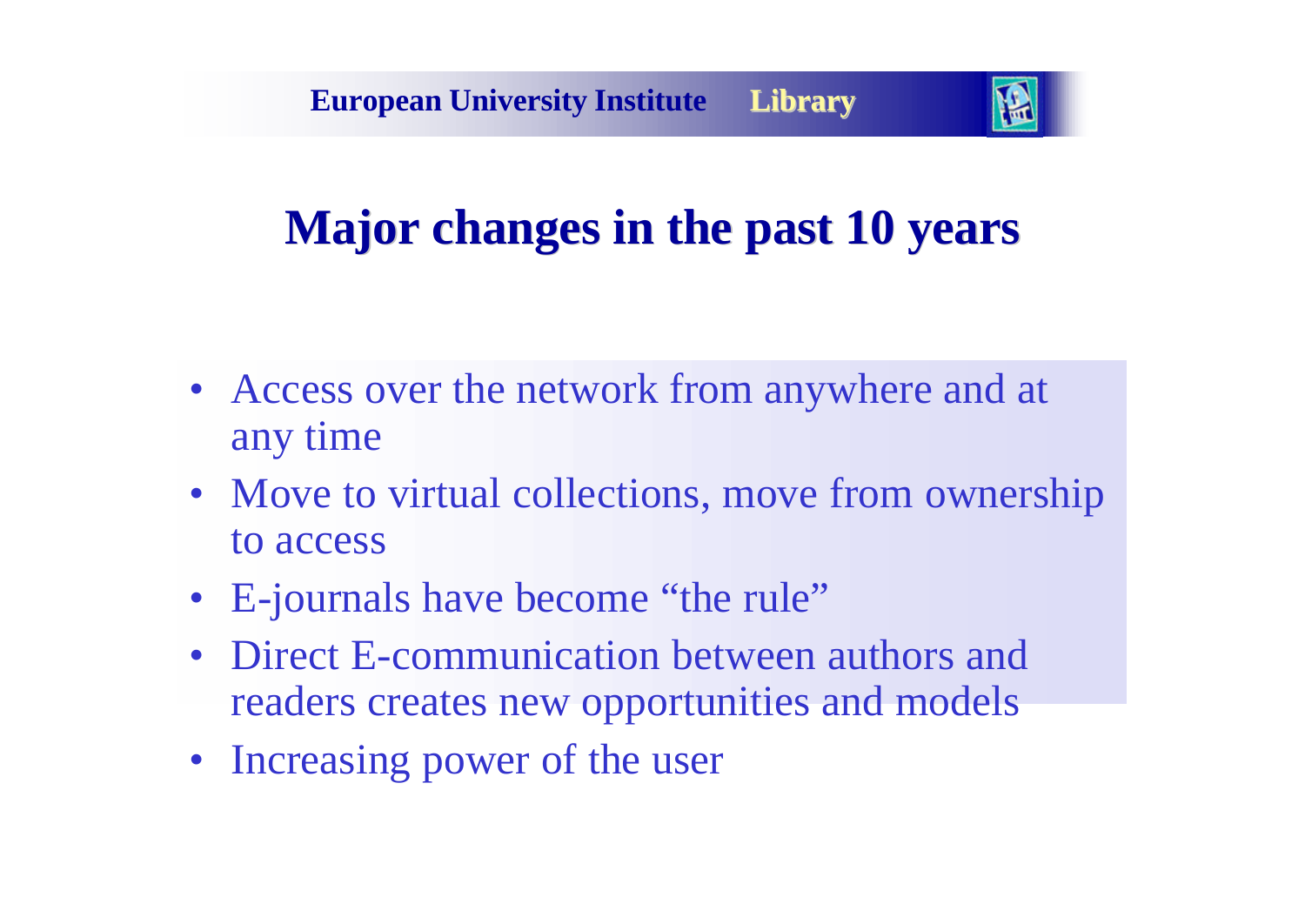

## **University Libraries in Europe: some trends**

- Less government money to culture and education
- Interests in "skills" and "needs-based" education
- Increasing interest of governments and universities in E-learning, E-publishing and Escience
- More competition AND more cooperation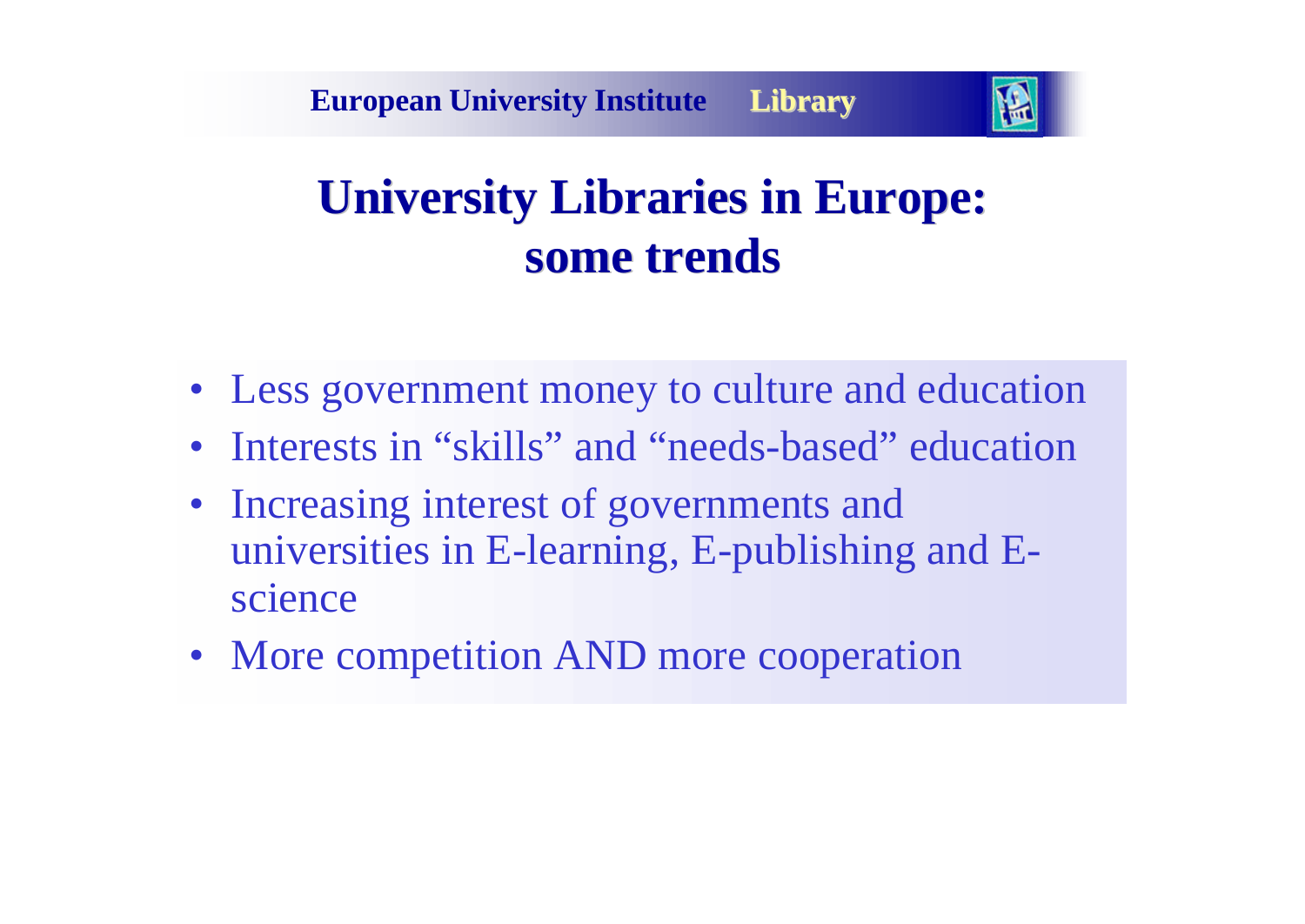

# Other trends in education and learning

- Growing demand for life long education tailored to the needs of learners
- More flexibility in how, when and where we learn: customization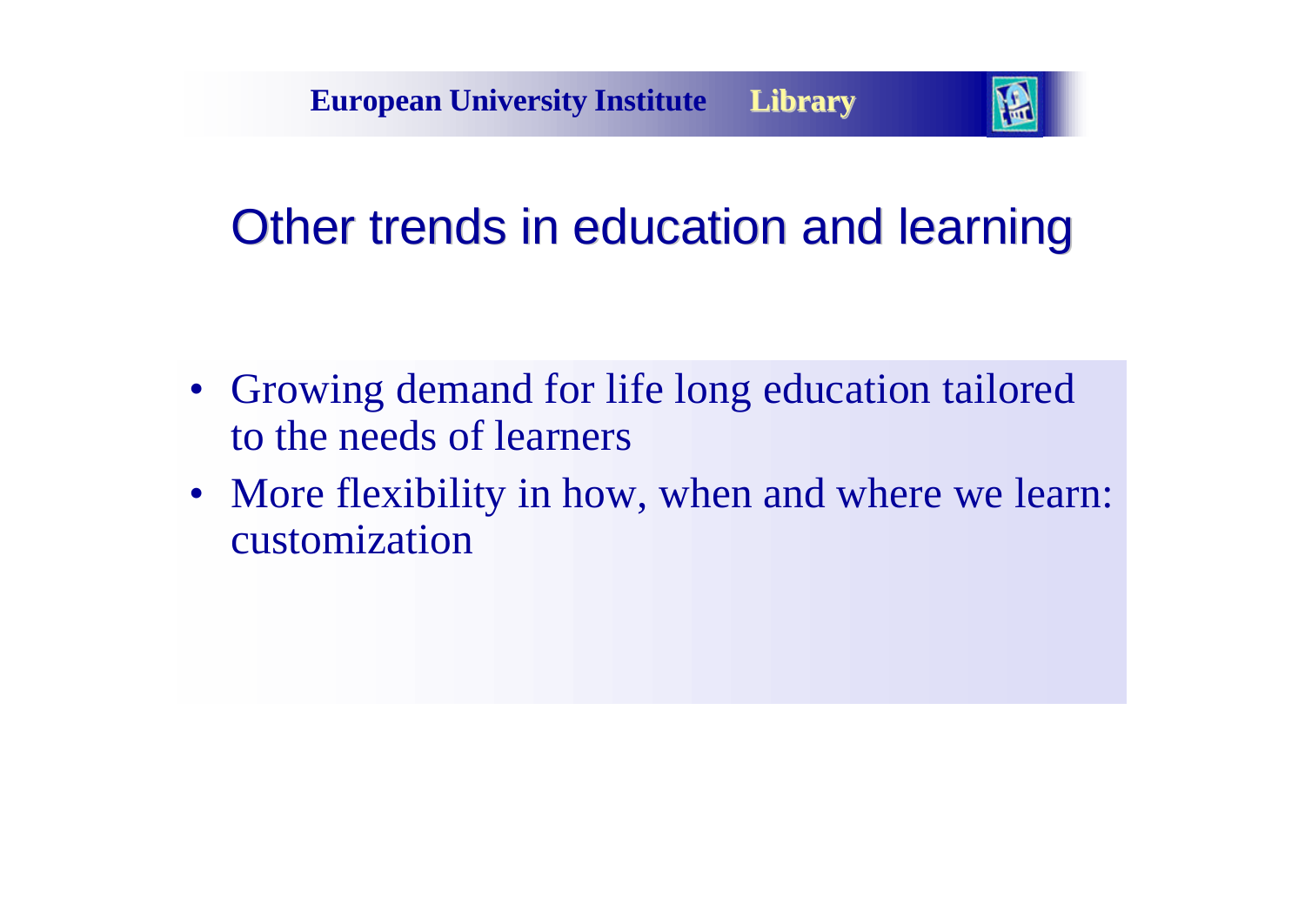

# Trends in E-publishing

- University Libraries are supporting their students and researchers in the E-publishing process for teaching and research
- University output on the Web, but organised, well selected and properly (linking, interoperability)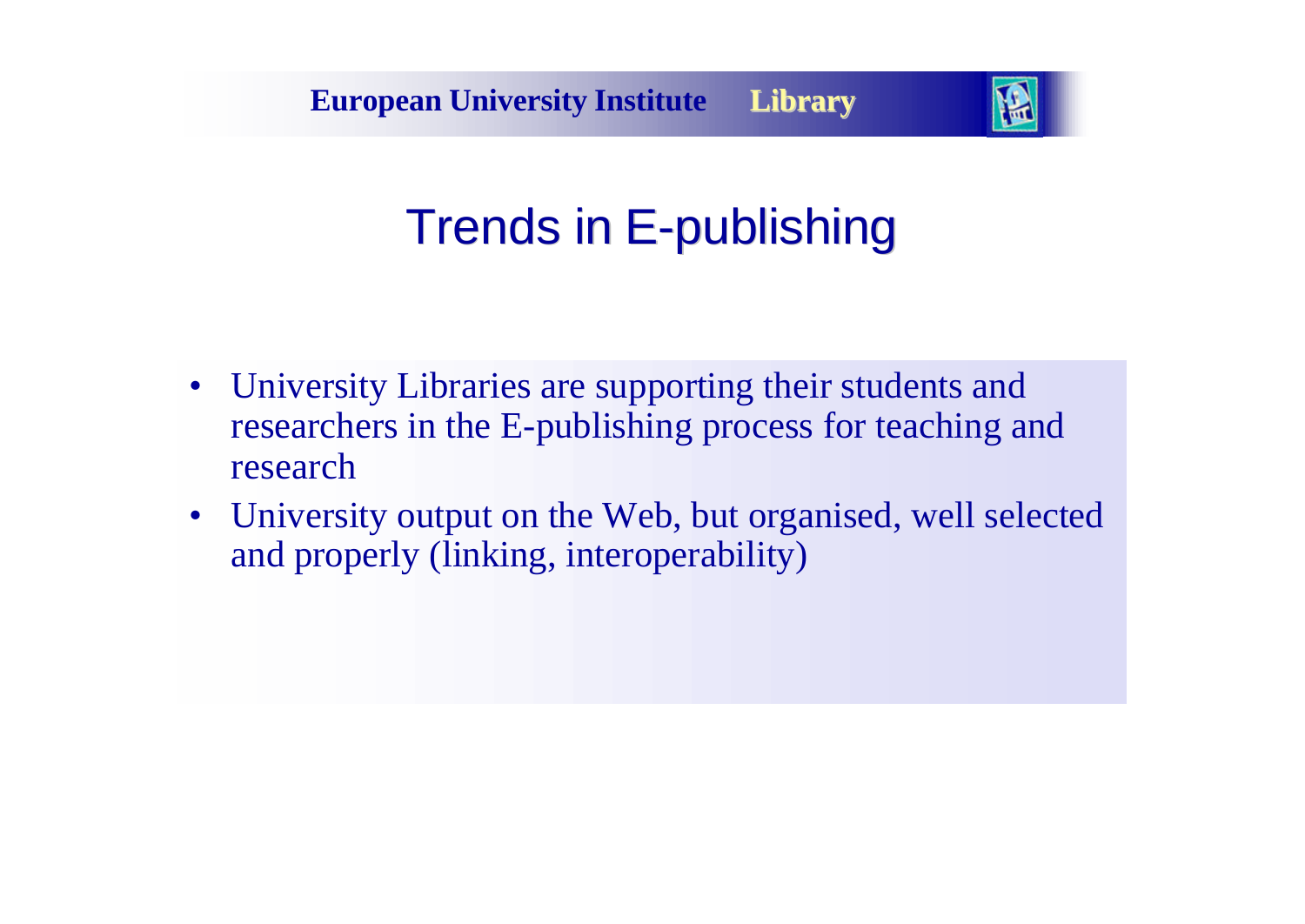

# Various types of users, different demands

- Significant differences between needs of undergraduates and graduates
- Differences between young researchers and professors with established reputation
- Differences between subject areas
- Various approaches and services for various users are required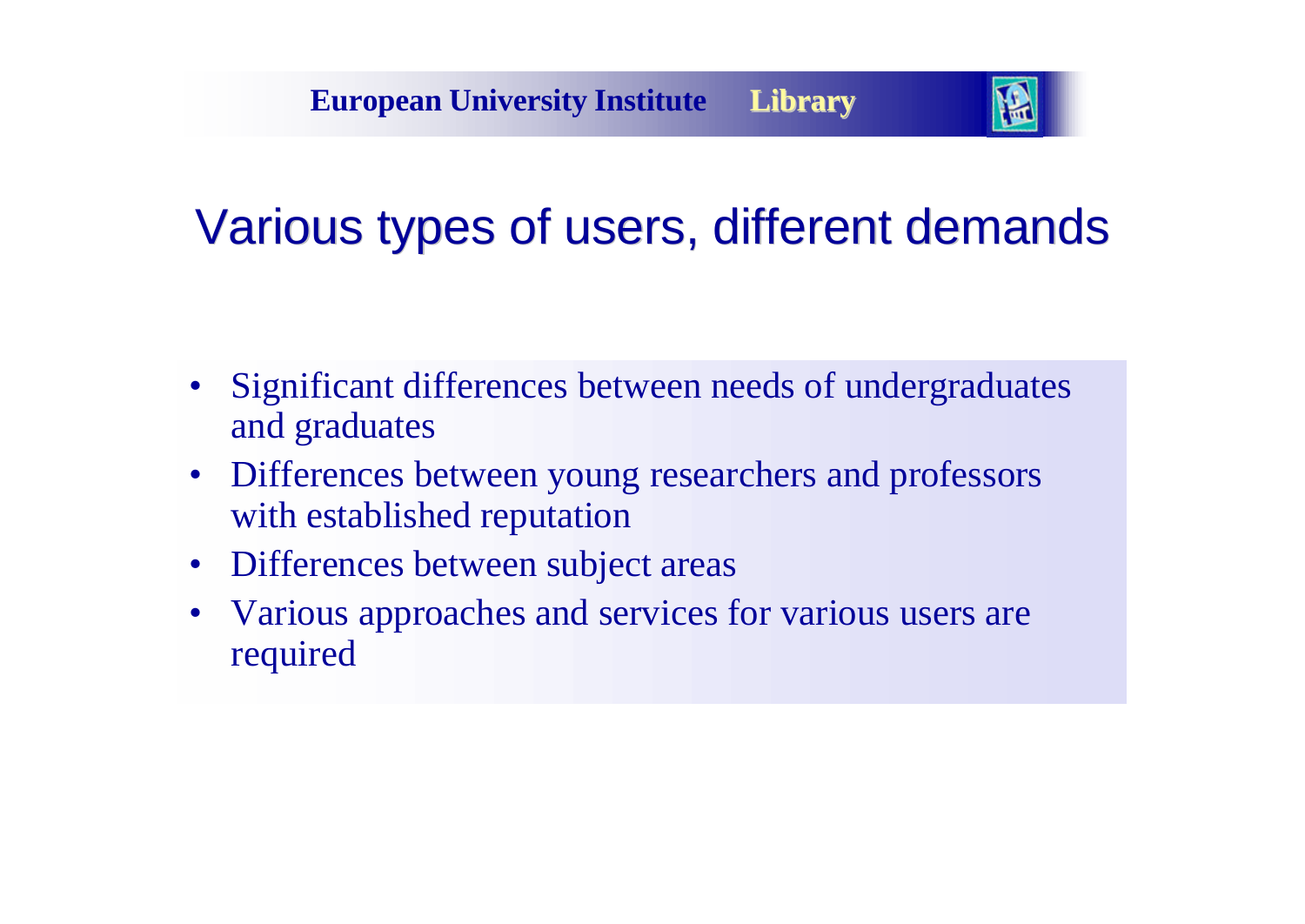

# Two types of university libraries or two functions

• "**Undergraduate Library**": electronic is the rule; E-Learning centre important social function

#### • "**Graduate Library**":

Print and electronic Centre for study and research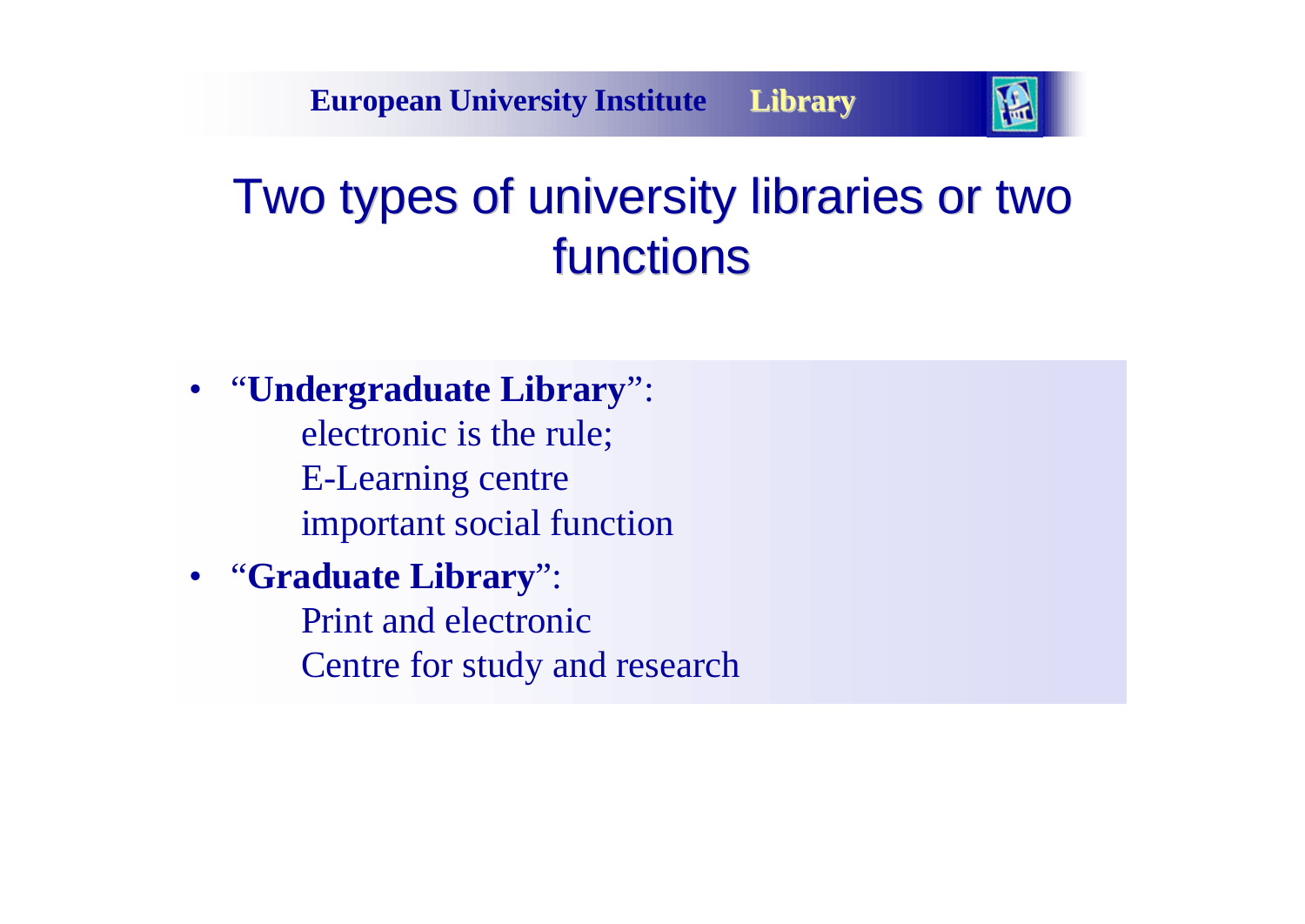

# **Major changes within 15 years**

- In the 80s: **Collection oriented**
- In the 90s: more **Service oriented**
- At present: more **Customer oriented**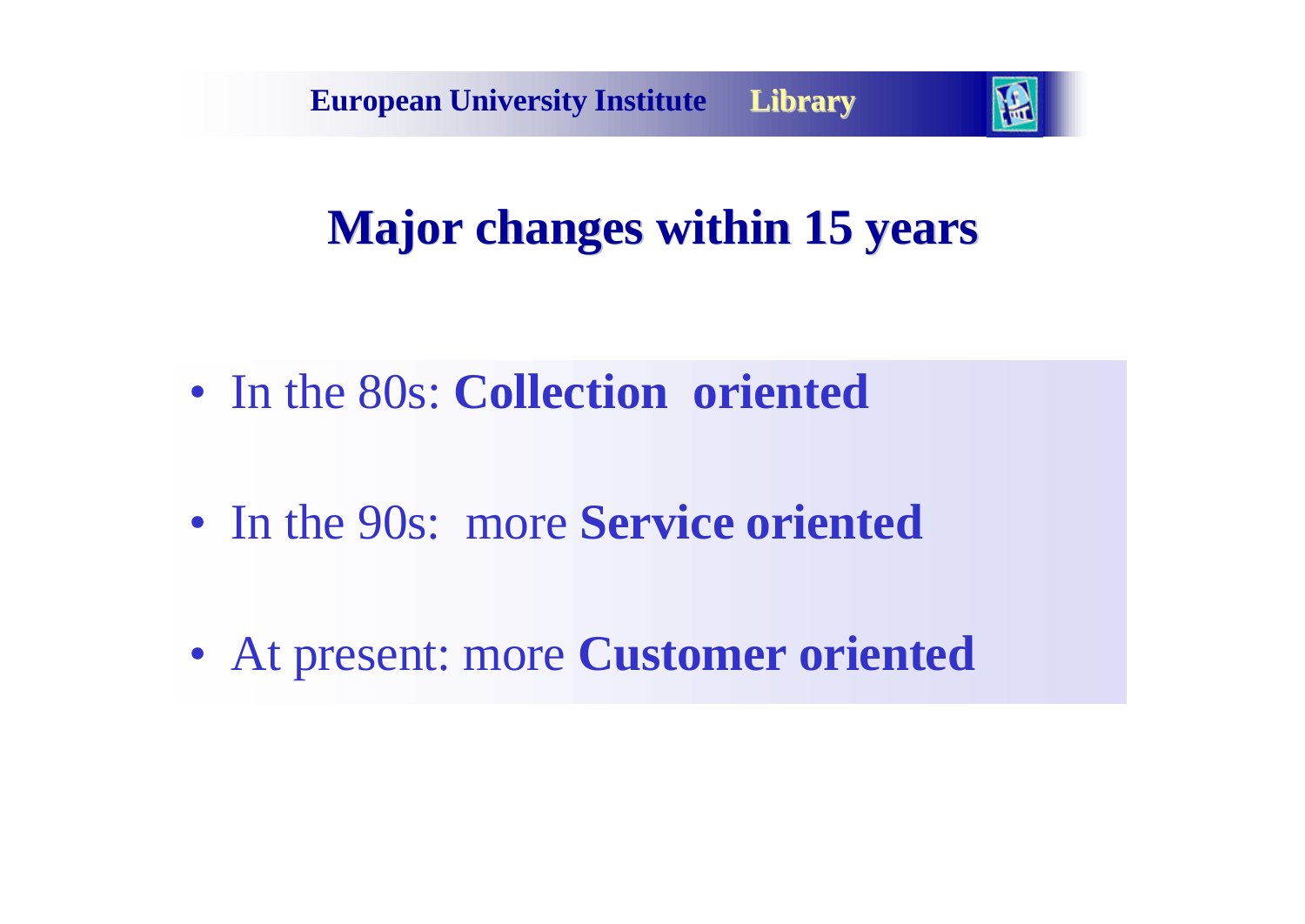

## **Challenges for Universities and Libraries**

- **More co-operative activities** between universities nationally and across borders on E-Learning, E-Publishing and Open Archives: common infrastructure and tools; content, quality of people and quality of the place will make the difference
- **Personalised portals** for individuals and groups focused on course information, research information and management information.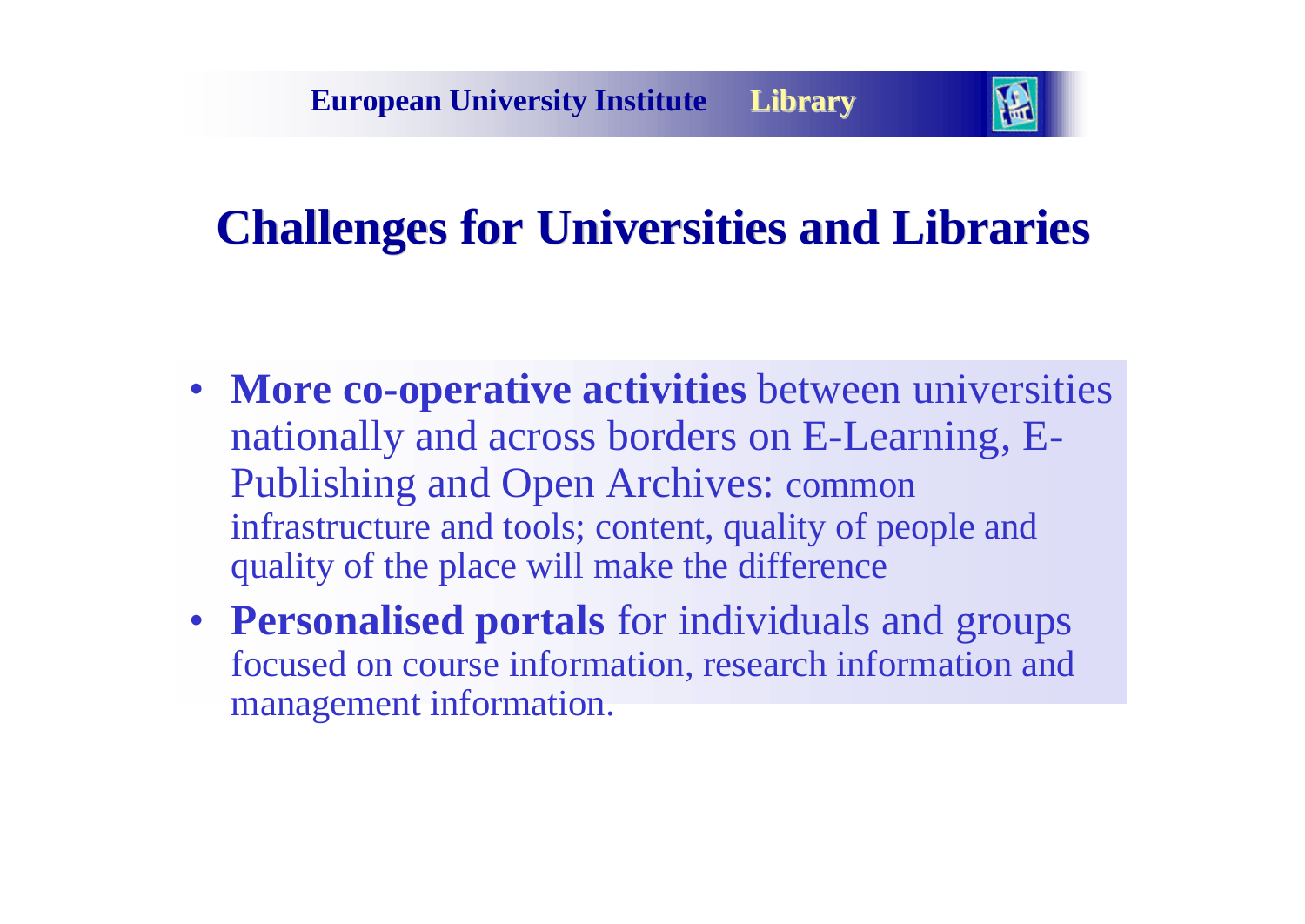

# **New roles of the university library**

- Major task in organizing the information environment of the university
- Teaching role (information literacy)
- Role in Electronic Learning and Distance Learning (as part of a team)
- E-Publishing support
- Profiling and Customization of information (connected with trends in teaching, learning, research and business)